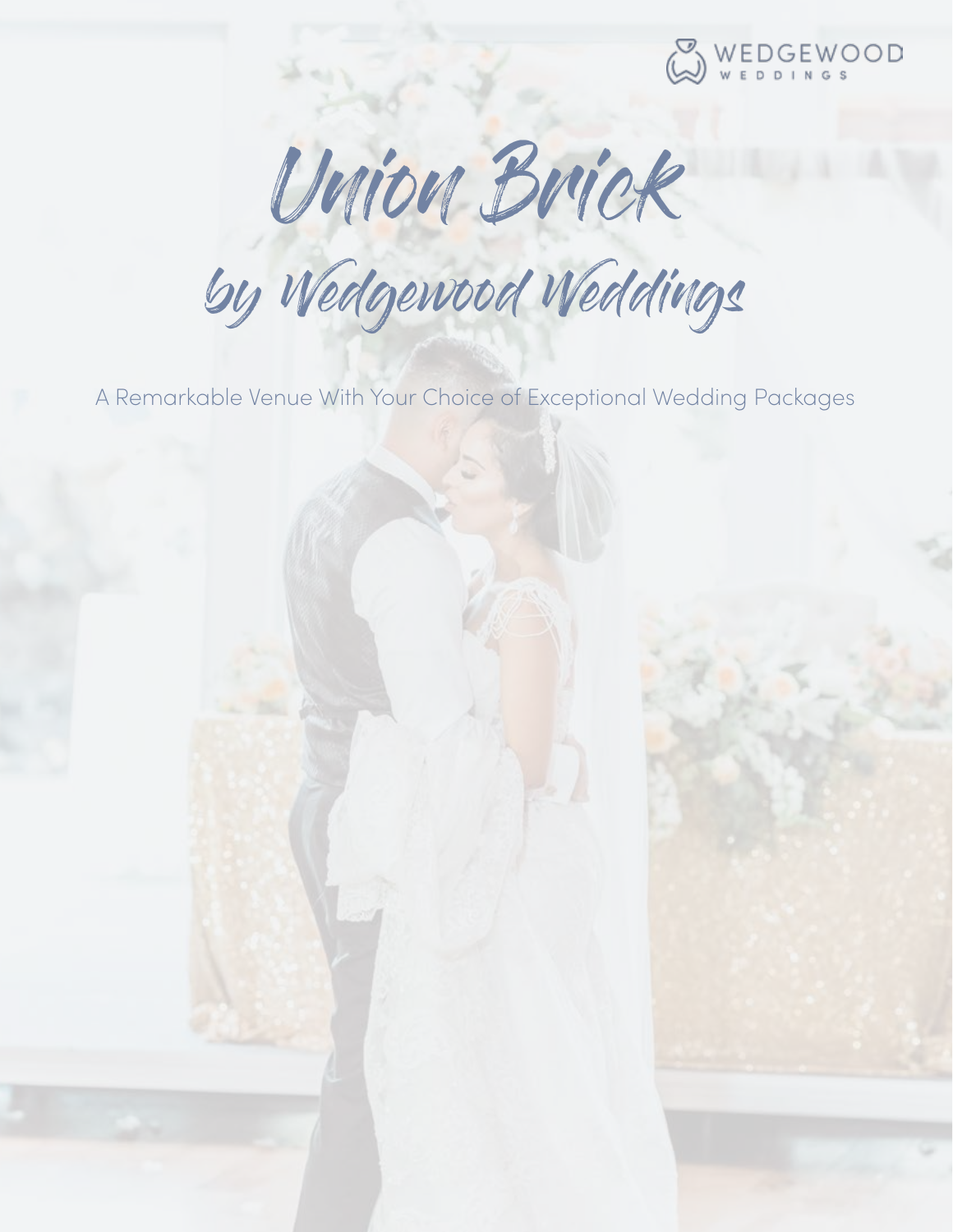

Wedding Packages

| <b>PACKAGES</b>                      | <b>Build Your Own</b> | <b>Classic</b>                          | <b>Premier</b>                                | <b>Elite</b>                                       |  |  |
|--------------------------------------|-----------------------|-----------------------------------------|-----------------------------------------------|----------------------------------------------------|--|--|
| <b>TIME</b>                          |                       |                                         |                                               |                                                    |  |  |
| <b>Event Time</b>                    | 5 Hours               | 5 Hours                                 | 5 Hours                                       | 6 Hours                                            |  |  |
| <b>FOOD &amp; BEVERAGE</b>           |                       |                                         |                                               |                                                    |  |  |
| <b>Bar Service</b>                   | Cash Bar              | <b>Soft Drinks</b><br>+ Cash Bar        | Open Bar<br>with Beer, Wine<br>& Well Spirits | Open Bar<br>with Beer, Wine<br>& Top-Shelf Spirits |  |  |
| <b>Champagne &amp; Cider Toast</b>   |                       | House Champagne                         | Premier Champagne                             | Elite Champagne                                    |  |  |
| Wine with Meal                       |                       | House Wine                              | House Wine                                    | Elite Wine                                         |  |  |
| <b>Appetizers</b>                    |                       | <b>Assorted Cheeses</b><br>& Vegetables | Choice of 6 Items                             | Choice of 6 Items                                  |  |  |
| <b>Meal Service</b>                  | 2 Entrée Buffet       | 2 Entrée Buffet                         | 3 Entrée Buffet<br>or Duet Plate              | 3 Entrée Buffet<br>or Duet Plate                   |  |  |
| <b>Dessert</b>                       |                       |                                         | Personalized<br><b>Wedding Cake</b>           | Personalized<br><b>Wedding Cake</b>                |  |  |
| <b>DÉCOR &amp; MORE</b>              |                       |                                         |                                               |                                                    |  |  |
| <b>Officiant</b>                     |                       |                                         |                                               |                                                    |  |  |
|                                      |                       |                                         |                                               |                                                    |  |  |
| <b>Invitations &amp; Accessories</b> |                       |                                         |                                               |                                                    |  |  |
| DJ & MC Services                     |                       |                                         |                                               |                                                    |  |  |
| <b>Chairs</b>                        | <b>House Chairs</b>   | <b>House Chairs</b>                     | <b>House Chairs</b>                           | <b>Elite Chairs</b>                                |  |  |
| <b>Table Linens</b>                  | <b>House Linens</b>   | <b>House Linens</b>                     | <b>House Linens</b>                           | Elite Linens                                       |  |  |
| Centerpieces                         |                       | <b>House Centerpieces</b>               | Custom Fresh<br><b>Floral Centerpieces</b>    | Custom Fresh<br><b>Floral Centerpieces</b>         |  |  |
| <b>Charger Plates</b>                |                       | L.                                      |                                               |                                                    |  |  |
| Photo Booth & Operator               |                       |                                         |                                               |                                                    |  |  |
| <b>Accent Lighting</b>               |                       |                                         |                                               |                                                    |  |  |

| <b>ESSENTIALS</b>                | All our packages include comprehensive 'Essentials' that make every wedding seamless |                                |                              |                                       |
|----------------------------------|--------------------------------------------------------------------------------------|--------------------------------|------------------------------|---------------------------------------|
| <b>Exceptional Venue</b>         | <b>Wedding Planning</b>                                                              | <b>Day-Of Coordination</b>     | <b>Rehearsal Walkthrough</b> | 7 Day A Week Support                  |
| <b>Terrific. Trusted Vendors</b> | <b>Expert, Caring Staff</b>                                                          | Bliss Benefits <sup>™</sup>    | Complete Set-Up & Clean-Up   | Event Insurance                       |
| China, Silverware, Glassware     | <b>Cake Cutting</b>                                                                  | Gift, Cake, & Guestbook Tables | AV Equipment                 | <b>Dedicated Bar &amp; Dancefloor</b> |

Bliss Benefits™ are our exclusive local & national wedding-related discounts.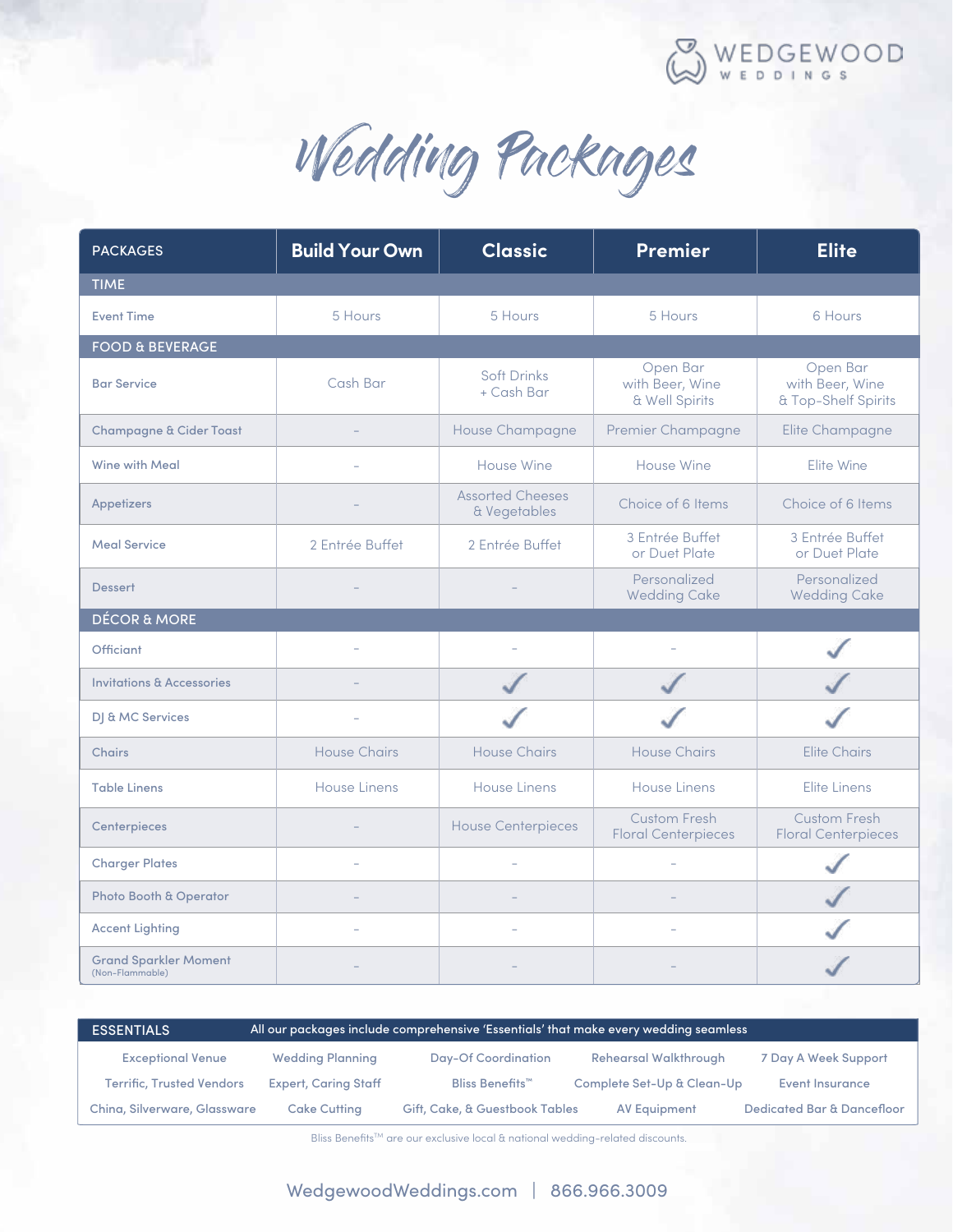WEDGEWOOD

2020 Pricing

| <b>PACKAGES</b>         | <b>Build Your Own</b> | <b>Classic</b> | <b>Premier</b> | <b>Elite</b> |
|-------------------------|-----------------------|----------------|----------------|--------------|
| <b>Price Per Person</b> | <b>\$48</b>           | <b>\$63</b>    | <b>\$93</b>    | <b>\$118</b> |

| <b>CEREMONY PRICE</b>                                                                                     | Jan - Dec    |
|-----------------------------------------------------------------------------------------------------------|--------------|
| <b>Includes Outdoor or Indoor Ceremony Space</b><br>with Coordination, Rehearsal, Full Set-Up & Breakdown | <b>\$595</b> |

| <b>VENUE PRICE</b>                             | Dec - Feb    | Mar, Jul, Aug, Nov | Apr - Jun, Sep, Oct |
|------------------------------------------------|--------------|--------------------|---------------------|
| Monday, Tuesday,<br><b>Wednesday, Thursday</b> | <b>\$395</b> | \$395              | \$595               |
| <b>Friday, Sunday</b>                          | <b>\$395</b> | <b>\$595</b>       | <b>\$995</b>        |
| <b>Saturday Day / Brunch</b>                   | <b>\$395</b> | \$595              | <b>\$995</b>        |
| <b>Saturday Evening</b>                        | <b>\$995</b> | \$2,095            | \$2,495             |

All pricing subject to 22% service fee and tax. Certain minimums apply. Pricing is valid for events booked and celebrated between January 1, 2020 & December 31, 2020.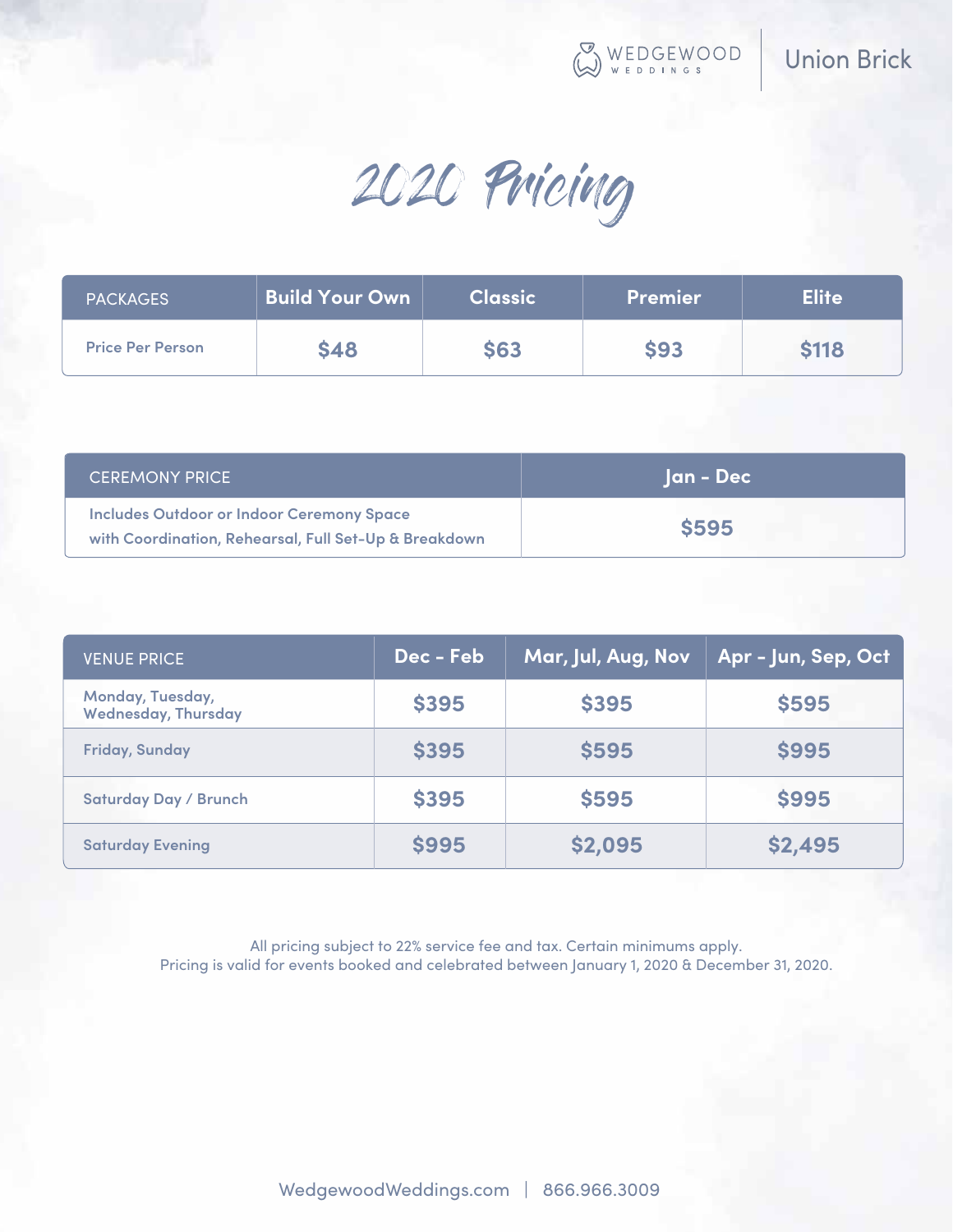WEDGEWOOD

2021 Pricing

| <b>PACKAGES</b>         | <b>Build Your Own</b> | <b>Classic</b> | <b>Premier</b> | <b>Elite</b> |
|-------------------------|-----------------------|----------------|----------------|--------------|
| <b>Price Per Person</b> | <b>\$49</b>           | <b>\$64</b>    | <b>\$94</b>    | <b>\$119</b> |

| <b>CEREMONY PRICE</b>                                                                                     | Jan - Dec    |
|-----------------------------------------------------------------------------------------------------------|--------------|
| <b>Includes Outdoor or Indoor Ceremony Space</b><br>with Coordination, Rehearsal, Full Set-Up & Breakdown | <b>\$595</b> |

| <b>VENUE PRICE</b>                             | Dec - Feb    | Mar, Jul, Aug, Nov | Apr - Jun, Sep, Oct |
|------------------------------------------------|--------------|--------------------|---------------------|
| Monday, Tuesday,<br><b>Wednesday, Thursday</b> | <b>\$395</b> | <b>\$395</b>       | <b>\$595</b>        |
| <b>Friday, Sunday</b>                          | <b>\$395</b> | <b>\$595</b>       | <b>\$995</b>        |
| <b>Saturday Day / Brunch</b>                   | <b>\$395</b> | \$595              | \$995               |
| <b>Saturday Evening</b>                        | <b>\$995</b> | \$2,095            | \$2,495             |

All pricing subject to 22% service fee and tax. Certain minimums apply. Pricing is valid for events booked and celebrated between January 1, 2021 & December 31, 2021.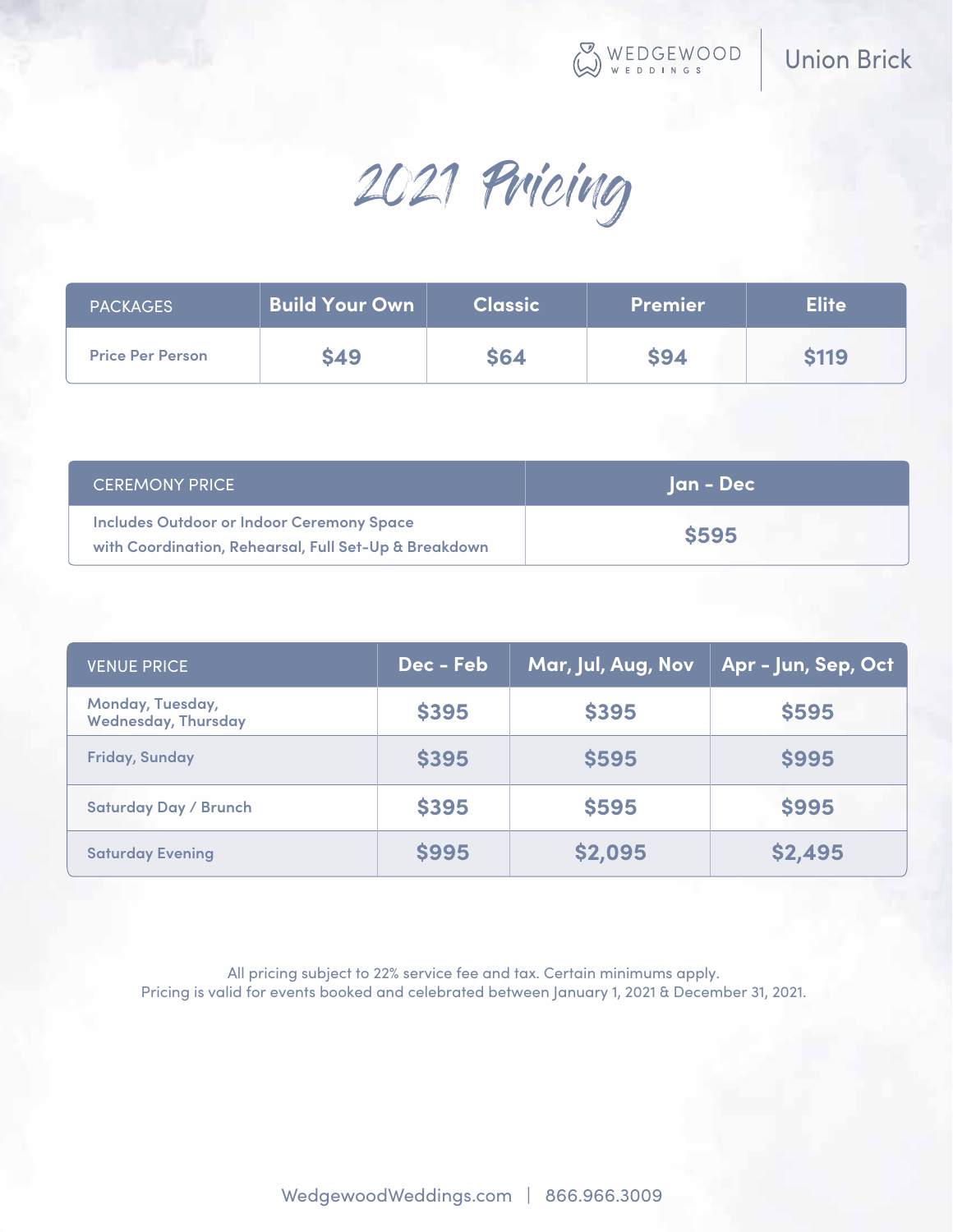### **GRAND OPENING SPECIAL**

- -



#### CALL 866.966.3009 TO ARRANGE A FUN, NO-PRESSURE TOUR AT

UNION BRICK BY WEDGEWOOD WEDDINGS,

#### 240 CONFERENCE CENTER DR, ROSEVILLE, CA 95678

**All new bookings placed at Union Brick by Wedgewood Weddings before**  June 30, **2020, will receive o \$750 credit towards enhanced decor.** Choose from elegant accent lights, grand sparklers, floor-length **linens, charger plates, Chiavari chairs, and more!** Book a venue tour today to explore our fabulous indoor and outdoor event **spaces, and discuss your enhancement options with on event expert** 



WedgewoodWeddings.com | 866.966.3009 | NorCal@WedgewoodWeddings.com Exceptionol Venues I Unparalleled Service I Spectacular Events